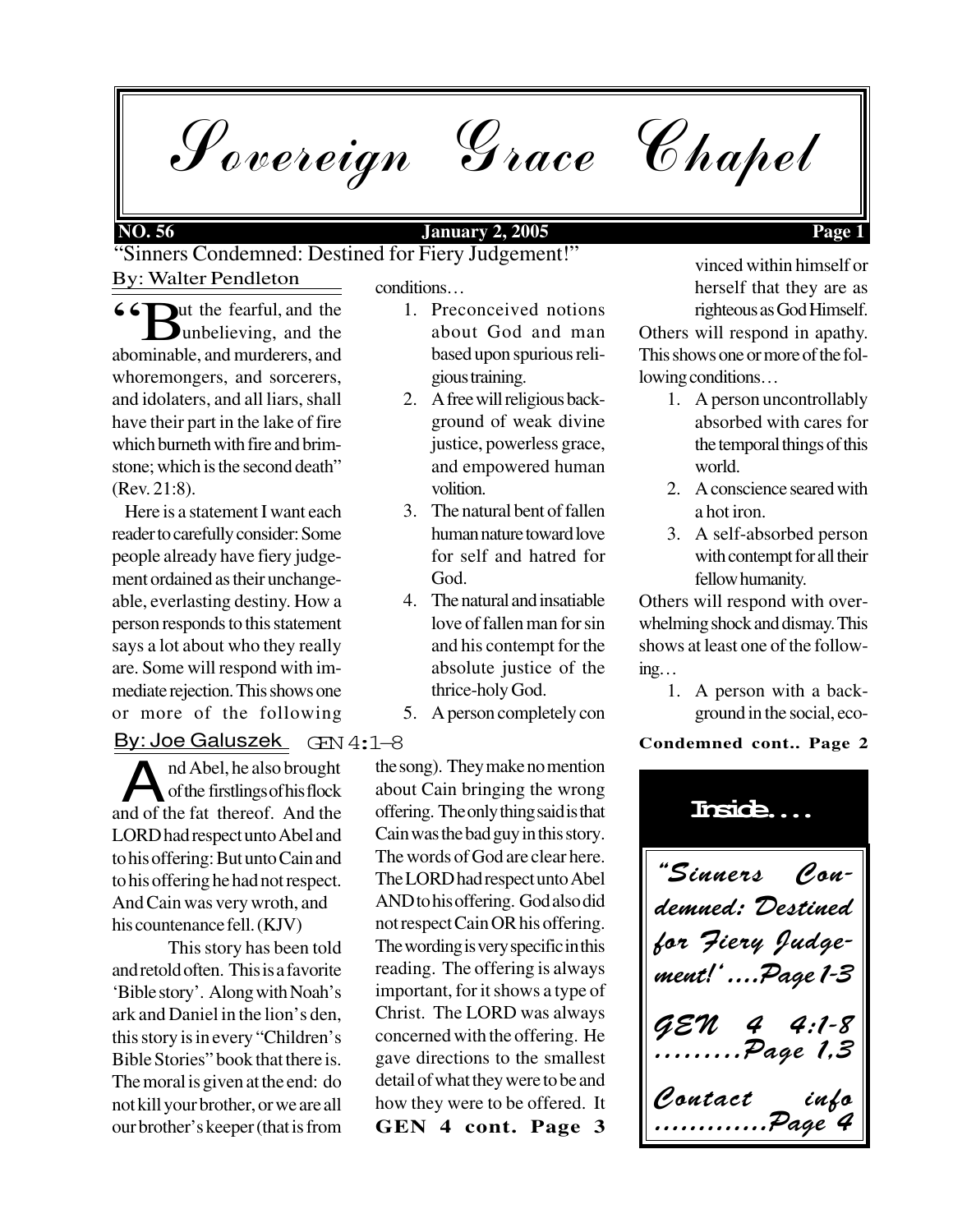## **..........Condemned (cont.)**

nomic, and civic based religious gospel [which is indeed not the gospel of God] of the upper classes.

- 2. A person with an overly timid temperament, especially toward "religious" things.
- 3. People with a total lack of spiritual backbone, a.k.a. cowards.

But there are those who, although originally shocked at first reading such, they will respond with a desire to know more about this. This shows at least one of the following…

- 1. Possible spiritual enlightenment but a timid temperament.
- 2. Possible spiritual enlightenment but limited in the knowledge of the truth.
- 3. Human intrigue based upon the curiosity of fallen human nature, which tends to take spiritual truth and twists that truth for its own fleshly designs.

There are, of course, those soldiers for the truth of God's unbending justice who take a hardy and straightforward approach to this fact. They do so because, according to scripture and in light of God's absolute holiness, the Almighty (who does nothing apart from divine, eternal purpose) determined that rebels would be punished with severe judgement (Ecc. 3:14-15; Prov. 16:4-5; Rom. 1:2-3; 9:22).

 We must all take note that this judgement was no mere collective and impersonal determination by God toward sins in particular but only toward men and women in general. In other words, the individual persons mentioned here in The Revelation of Jesus Christ chapter 21:8 are said to have their "*part*" in the lake of fire. This word *part* can be, when speaking of a place, such as the lake of fire, it can be translated as *destiny*. God's holiness certainly determined or ordained, by counter distinction, what conditions and actions would be unholy and thus sinful. But God, in His individual election of a people to salvation, out of the mass of humanity (of Gentiles, Acts 15:14; of Jews, Rom. 11:5-6; of the whole human race – Jews and Gentiles, Rom. 9:1-29; II Thess. 2:13-14) also reprobated the rest by foreordination (of perverted humanity, Rom. 1:21-32; of humanity Jew and Gentile, 9:13, 17-18, 21-22, 27-29; the truth rejecting of the human race, II Thess. 2:10-12; and of apostate teachers Jude 4- 5) to finally have their justly deserved lot, or portion, or section, or allotment, or piece, or share, or destiny in the lake of fire. To reply against this truth, whether against the election or the reprobation or both, is not just a response against a human idea or a religious opinion among many religious opinions, but it is to actually reply against God (see Rom. 9:19-20). We should also note that these sinners *shall* have their part in the lake of fire. This unquestionably shows the absolute certainty and the unchangeable nature of their everlasting doom, which, though not yet come upon them, it is already foreseen and prophesied for them. To reject this is to reject God's sure wrath and judgement (Rom. 1:18-20; 2:1-3; 3:5-6, etc.).

**Condemned cont Page 3** To those who would respond with rejection, apathy, or shock and dismay I am compelled to say this, it may well be to you that "Except ye repent ye shall likewise perish." To these I also say that nothing short of the free and reigning grace of God, which you may presently now despise, will bring you to repent – you are shut up unto God's sovereign mercy! To those who would respond with a desire to know more I warn against mere human intrigue, for such as this only is the manifestation of the lack of that same afore mentioned grace of God. But one thing does tend to show whether the interest is mere human intrigue or the outflow of free grace given by God, and that is true God given spiritual interest continually moves a person to know Christ in His person and work, and those so desirous seek the fellowship of like-minded believers. An interest in doctrine only will lead to destruction when Christ is not the central love of the heart, mind, and soul. Finally, to those soldiers who already stand forth in defense of the great truths of God, even election and reprobation, to these I say, stand fast and be diligent and let not the whining of cowards embarrass you or the threats of vicious rebels make you shutter. The enemies of God may, if God so ordains, they may well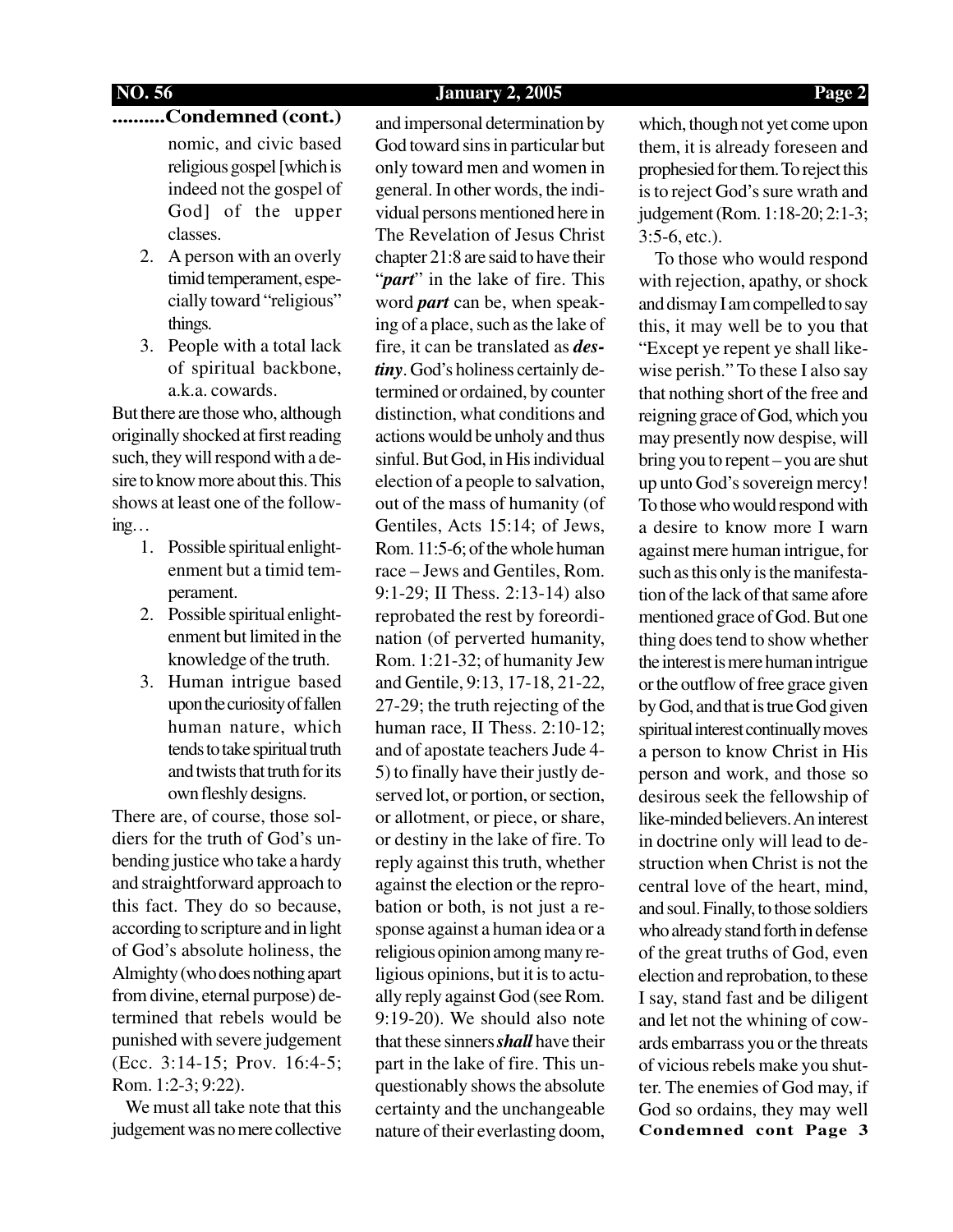**.........Condemned (Cont.)**

destroy our reputation among their fellows, and they may kill our bodies, but let us beware when all men speak well of us and remember that only God can destroy both the body and the soul in hell. To our great God be all the glory, both for His free grace and for His absolute justice!

 Next Issue: "Sinners Condemned: Doomed Because of Sins!"

## **.................GEN 4 (Cont.)**

was not just dumb luck that Abel brought a lamb. For if they were totally ignorant, how would they have known to bring an offering at all? In GEN 4:9 is the beginning of a conversation between the LORD and Cain. God spoke to this man; it is reasonable to assume He had spoken to Cain, Abel and Adam.

God clothed their parents in the skins of an animal after they had sinned in the garden of Eden (GEN 3:21). This was another picture of substitution, the work of Jesus Christ. Cain was a bad man; this was shown in the choice of his offering to God. He gave of the fruit of a cursed earth. No blood was shed in Cain's offering and without blood, there is no remission of sin. The blood of a lamb could not take away sin, but it was a shadow of Who was to come. These offerings in the Old Testament were pictures of what God's only begotten Son was going to do for His people. Cain thought he could please God with what he had done with his own hands. This showed that Cain's heart was not right with God. He was against God before he killed

Abel. His offering showed that, and Cain's behavior was the result of the hatred that was already in his heart. Death awaits all who do not follow God's ordained way.

## **Luke Chap. 17:20-37**

- 20 And when he was demanded of the Pharisees, when the kingdom of God should come, he answered them and said, The kingdom of God cometh not with observation:
- 21 Neither shall they say, Lo here! or, lo there! for, behold, the kingdom of God is within you.
- 22 And he said unto the disciples, The days will come, when ye shall desire to see one of the days of the Son of man, and ye shall not see *it*.
- 23 And they shall say to you, See here; or, see there: go not after *them*, nor follow *them*.
- 24 For as the lightning, that lighteneth out of the one *part* under heaven, shineth unto the other *part* under heaven; so shall also the Son of man be in his day.
- 25 But first must he suffer many things, and be rejected of this generation.
- 26 And as it was in the days of Noe, so shall it be also in the days of the Son of man.
- 27 They did eat, they drank, they married wives, they were given in marriage, until the day that Noe

entered into the ark, and the flood came, and destroyed them all.

- 28 Likewise also as it was in the days of Lot; they did eat, they drank, they bought, they sold, they planted, they builded;
- 29 But the same day that Lot went out of Sodom it rained fire and brimstone from heaven, and destroyed *them* all.
- 30 Even thus shall it be in the day when the Son of man is revealed.
- 31 In that day, he which shall be upon the housetop, and his stuff in the house, let him not come down to take it away: and he that is in the field, let him likewise not return back.
- 32 Remember Lot's wife.
- 33 Whosoever shall seek to save his life shall lose it; and whosoever shall lose his life shall preserve it.
- 34 I tell you, in that night there shall be two *men* in one bed; the one shall be taken, and the other shall be left.
- 35 Two *women* shall be grinding together; the one shall be taken, and the other left.
- 36 Two *men* shall be in the field; the one shall be taken, and the other left.
- 37 And they answered and said unto him, Where, Lord? And he said unto them, Wheresoever the body *is*, thither will the eagles be gathered together.